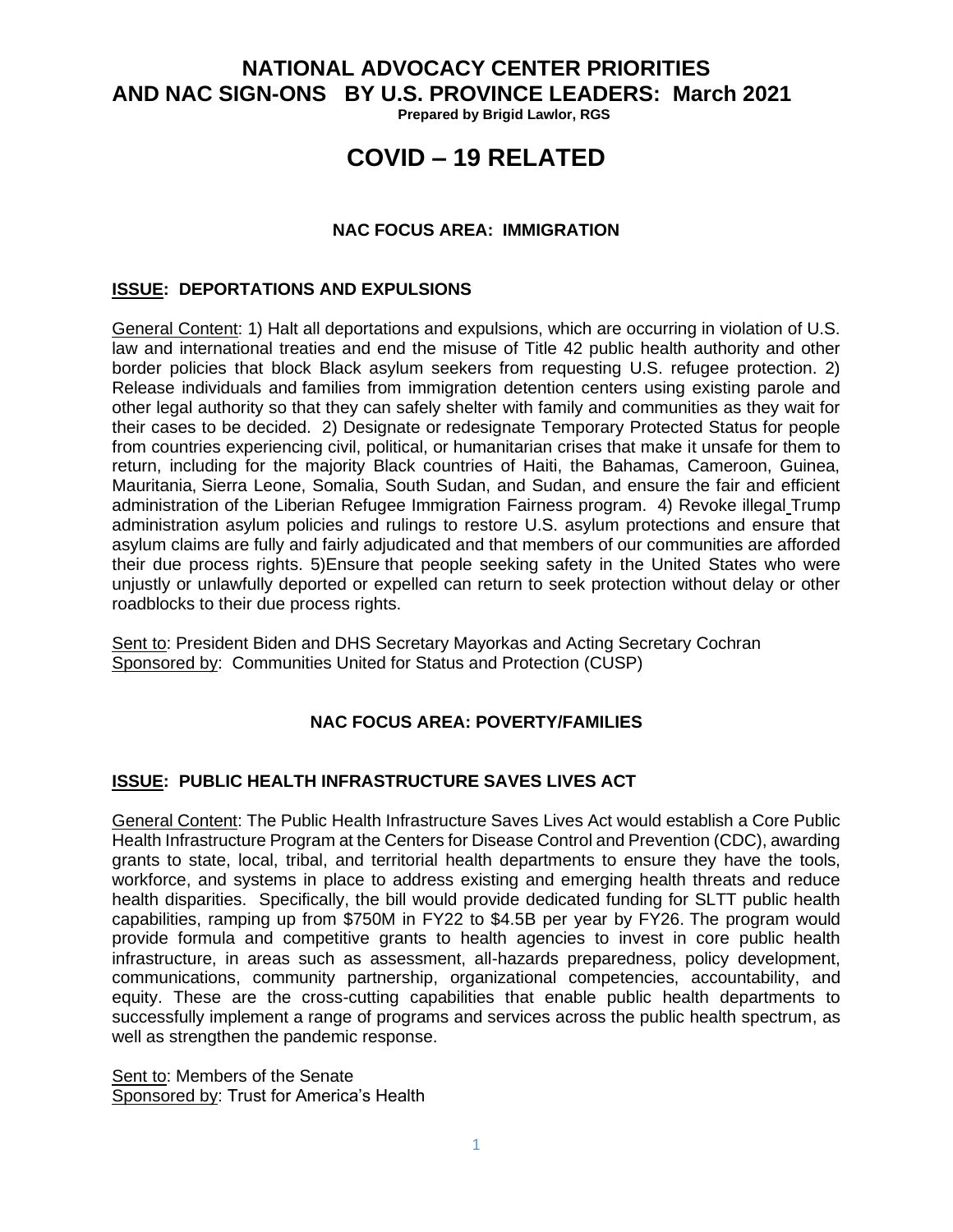## **ISSUE: AMERICAN RESCUE PLAN ACT**

General Content: Letter to HHS as it implements COVID response funding from the American Rescue Plan Act, to continue to prioritize funding for communities that have been disproportionately impacted.

Sent to: Newly confirmed HHS Secretary Becerra and CDC Director Walensky Sponsored by: Trust for America's Health

#### **ISSUE: RECOVERY ACT PRIORITIES**

General Content: Letter to the White House, articulating priorities for the next recovery/infrastructure/jobs bill. The request highlights 1) Support workers and families; 2) Invest in sustainable infrastructure, specifically housing infrastructure and access to high-speed internet: and, 3) Create good jobs.

Sent to: President Biden Sponsored by: Friends Committee on National Legislation

#### **ISSUE: PAID LEAVE**

General Content: Paid leave undergirds other care systems and supports. It is an issue of racial justice, gender equity, disability rights, small business support, public health, economic growth and justice. It's important to rural workers, frontline workers, parents, caregivers, and every working family in this country. It has broad bipartisan support. It is both transformative

Sent to: Speaker Pelosi, Leader Schumer, Leader McCarthy, Leader McConnell Sponsored by: Paid Leave for all and Catholic Labor Network

#### **ISSUE: THE RECOVERY PLAN**

General Content: Letter to President Biden and VP Harris, seeking fair revenues so that the Recovery Plan to come is of the scope needed, including strengthening of our human infrastructure. this request is very important for three reasons: 1) The more revenue BBB raises the more money there will be for investments. 2) Raising taxes on the rich and corporations -- a fair share tax system -- is central to creating a just economy that provides racial and gender equity. 3) It is good politics: if we can get a BBB agenda passed that begins to create a fairer tax system, we are further discrediting the supply-side trickle-down tax cuts narrative of the last 40 years and creating a new narrative centered on a government that invests in people and communities by making the rich and corporations pay their fair share of taxes.

Sent to: President Biden and Vice-President Harris Sponsored by: Americans for Tax Fairness

#### **ISSUE: CDC'S REACH PROGRAM FUNDING IN FY 2022**

General Content: The letter request that both the Senate and House Subcommittee on Labor, HHS, and Education committees promote the health of all individuals regardless of race, ethnicity, or socioeconomic status, urge you to provide at least \$102.5 million in the FY 2022 Labor, Health and Human Services, and Education Appropriations bill for the Centers for Disease Control and Prevention's Racial and Ethnic Approaches to Community Health (REACH) program. More specifically, we request \$75.5 million for CDC's REACH grant program and \$27 million for its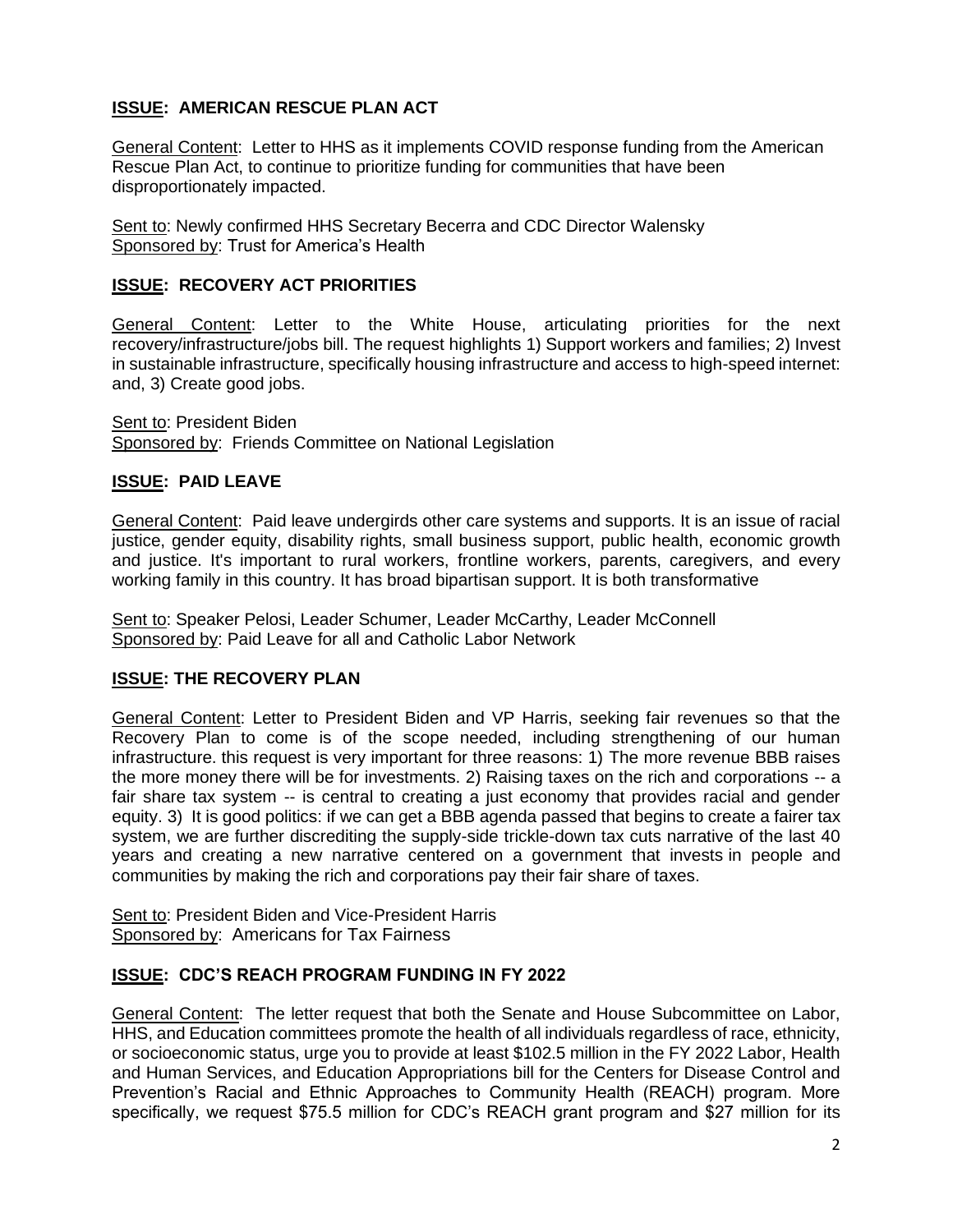affiliated program Good Health and Wellness in Indian Country (GHWIC) to address the disproportionate impact of chronic disease on racial and ethnic populations in urban, rural and tribal areas.

Sent to: Chairwomen DeLauro and Murray and Ranking Members Cole and Blunt Sponsored by: Society for Public Health Education

• Also addresses racism

## **ISSUE: CHILD CARE AND EARLY LEARNING RECOVERY LETTER**

General Content: A letter to the administration thanking them for their heir leadership to secure the more than \$50 billion total in child care relief, and laying out what's needed to build back better in the recovery to ensure that children can thrive, early educators—virtually all women and disproportionately BIPOC women--are valued, and that parents—especially mothers—are able to fully participate in our economic recovery. This investment is not only essential for our nation's economic recovery, it's a critical part of racial and gender justice.

Sent to: President Biden and Vice President Harris: Sponsored by: CLASP

#### **NAC FOCUS AREA: RACISM**

#### **ISSUE: COVID-19 RELIEF PACKAGE**

General Content: Congress faces one question: Will we allow this pandemic to further increase longstanding racial and geographic disparities, or will we finally make the choice to prioritize an equitable rescue and recovery for our communities and our nation? The House Bill addressed these injustices and paves the way for states to expand Medicaid access.

Sent to: Members of the Senate Sponsored by: NETWORK

• Also Poverty Focus area

#### **ISSUE: FUNDING THAT SUPPORTS ALL PEOPLE**

General Content: Letter showing support for the CDC's Racial and Ethnic Approaches to Community Health (REACH) program in previous years and urging Congress to fund at least \$102.5 million in the FY 2022 Labor, Health and Human Services, and Education Appropriations bill, including \$75.5 million to continue scaling to all states and U.S. territories and support grantees in building capacity for collaboration and disseminating evidence-based strategies in communities for the CDC REACH funding and GHWIC at \$27 million to expand Tribal Epidemiology Centers for Public Health Infrastructure and continue the program's important work. Letter ends with thanking them for their support for the elimination of racial and ethnic health disparities to create a healthy and equitable future for all.

Sent to: Rosa DeLauro, Chairwoman and Tome Cole, Ranking Members of Subcommittee on Labor, HHS and Education and Committee on Appropriations Committee - U.S. House of Representatives, and Patty Murray Chairwoman, Roy Blunt, Ranking Member of Subcommittee on Labor, HHS and Education and Committee on Appropriations Committee – U.S. Senate Sponsored by: Society for Public Health Education, Tom Cole, Ranking Member,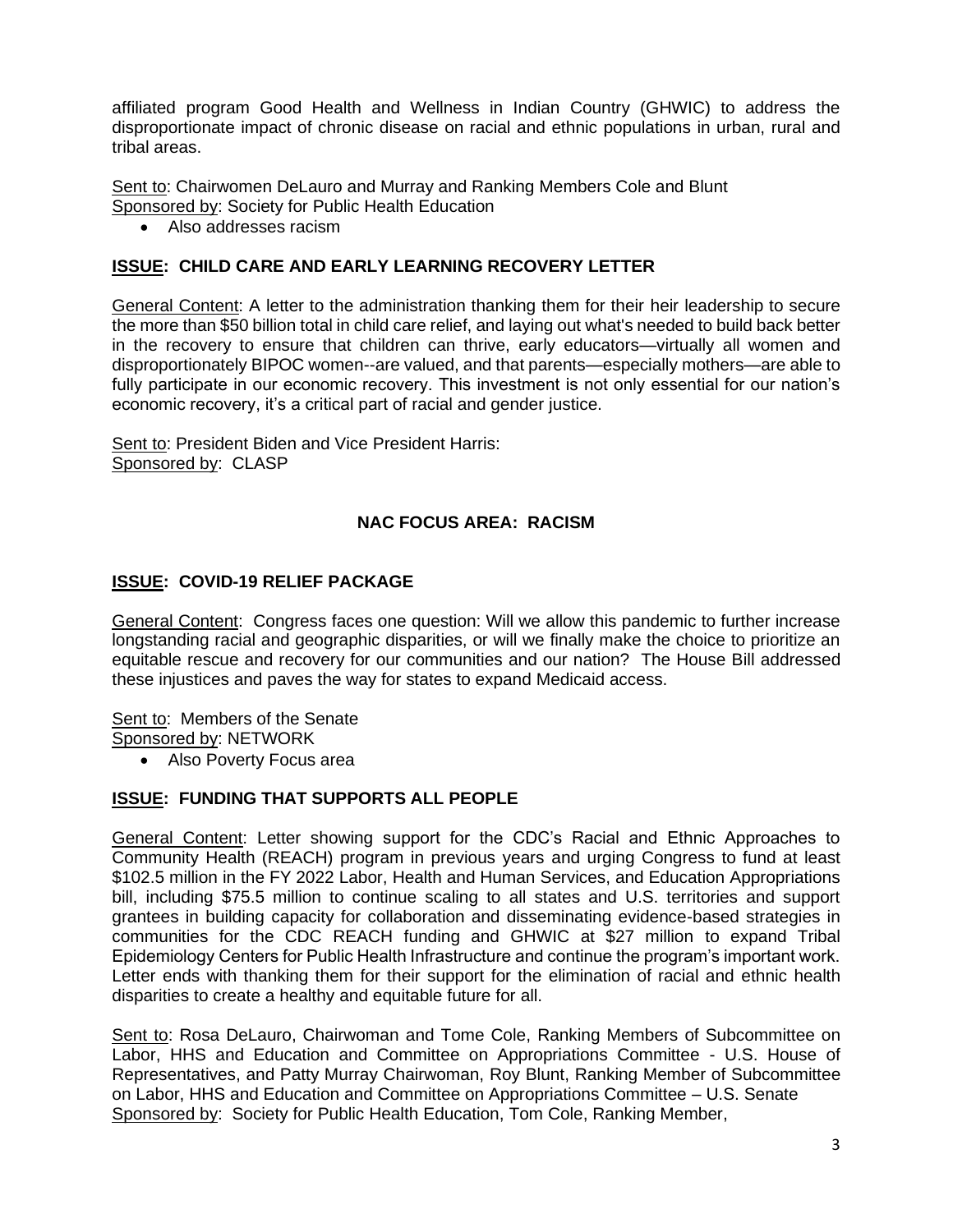# **NON COVID-19**

## **NAC FOCUS AREA: ENVIRONMENTAL DEGRADATION**

## **ISSUE**: **CLEAR AIR ACT**

General Content: The Clean Air Act petition is designed to cut methane and ethane emissions from the fossil fuel industry, which are precursors to smog. While other precursors to smog have been regulated under the CAA for years, methane and ethane have received a free pass despite their contribution to climate change and serious public health harms. Smog can cause asthma, which afflicts 1 in 13 Americans. It is time for the EPA to close this loophole by regulating methane and ethane as volatile organic compounds under the Clean Air Act.

Sent to: Administrator, U.S. Environmental Protection Agency; Assistant Administrator Office of Air and Radiation Sponsored by: Center for [Biological Diversity](https://nam02.safelinks.protection.outlook.com/?url=http%3A%2F%2Fwww.biologicaldiversity.org%2F&data=04%7C01%7CDCreamer%40biologicaldiversity.org%7Cf0438d53d0314e2472c208d8d8d677b8%7C95c0c3b8013c435ebeea2c762e78fae0%7C1%7C0%7C637497762957267529%7CUnknown%7CTWFpbGZsb3d8eyJWIjoiMC4wLjAwMDAiLCJQIjoiV2luMzIiLCJBTiI6Ik1haWwiLCJXVCI6Mn0%3D%7C1000&sdata=zee59E5uPnkiIalM3mVbFINiZAdL%2FaUAIiWmj0rga0A%3D&reserved=0)

#### **ISSUE: JUSTICE FOR ENVIRONMENTAL ACTIVIST, BERTA CACERES**

General Content: Letter expresses concern about the repeated delays in the trial of David Castillo, who is accused of being the mastermind behind the assassination of Honduran indigenous leader and environmental activist Berta Cáceres five years ago. There is equal concern for the safety of the Cáceres family and members of the organization she founded, COPINH. We urge that you request that the Secretary of State impress upon the Honduran government the importance of a transparent, expeditious trial in this case and to guarantee the safety of the Cáceres family and their lawyers during the trial.

Sent to: The Hon. Antony Blinken, Secretary of State Sponsored by: OXFAM

#### **NAC FOCUS AREA: IMMIGRATION**

#### **ISSUE: END THE PUBLIC CHARGE RULE**

General Content: Letter urging the Secretary of the U.S. Department of Homeland Security to end the Trump Administration's public charge rule by directing the Department of Justice to withdraw its appeals on litigation challenging the Trump DHS public charge regulations, while DHS moves forward on regulatory action.

Sent to: Hon. Alejandro Mayorkas, Secretary, U.S. Department of Homeland Security Sponsored by: Protecting Immigrant Families

#### **ISSUE: PROTECTION FOR REFUGEES**

General Content: The Biden administration has already proposed and met with Congress to discuss increasing the refugee admissions goal for this year to 62,500 to meet the unprecedented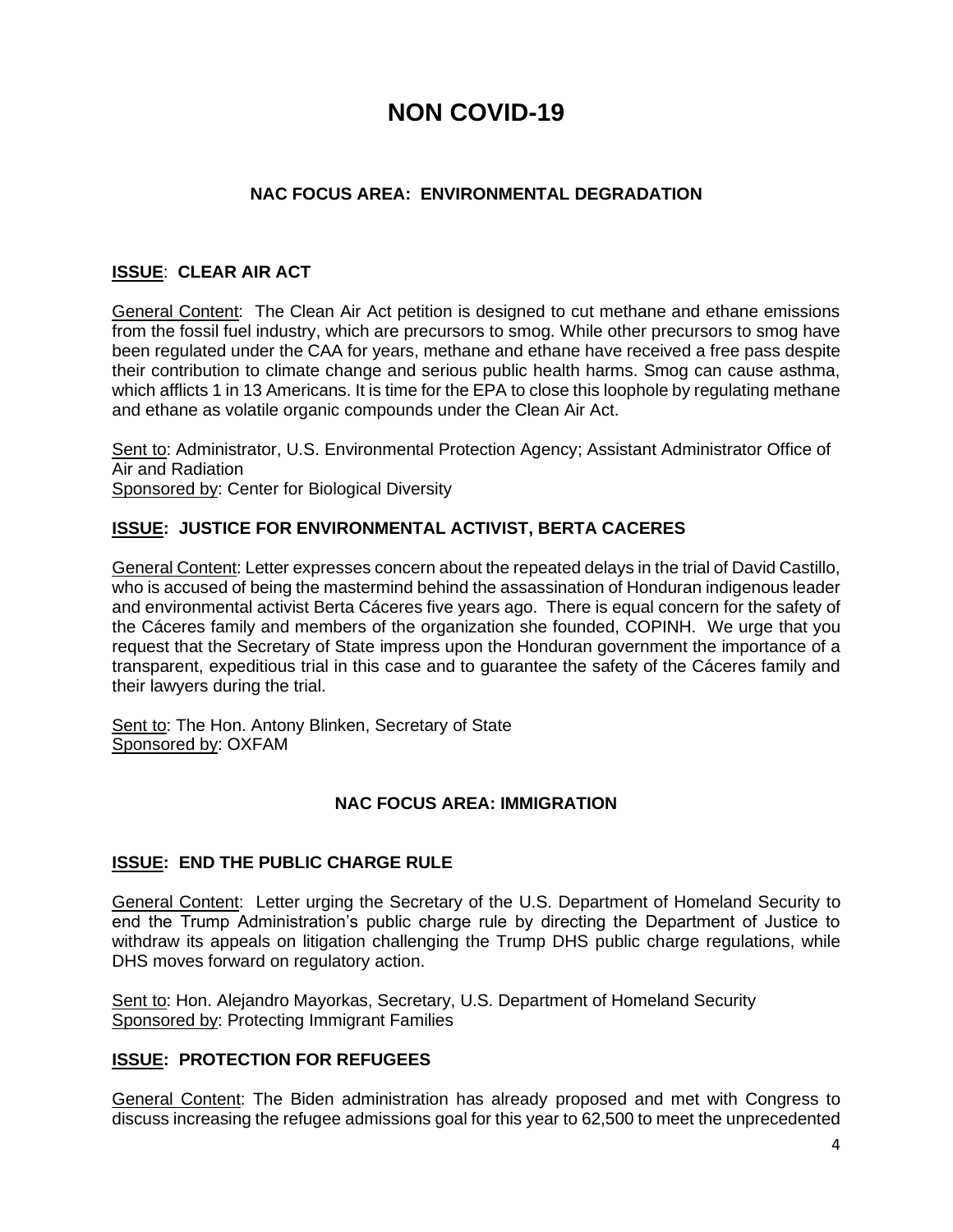and ever evolving refugee crisis. It is vital that President Biden sign the revised refugee admissions goal for FY21 and restore regional allocations based on vulnerability and need as soon as possible. Urgently signing the new refugee admissions goal will prevent the cancelation of travel for hundreds of refugees scheduled to arrive over the coming weeks and reverse much of the damage done to the resettlement program under the previous administration.

Sent to: President Biden Sponsored by: Church World Service

## **ISSUE: UNJUST CONFINEMENT BY ICE**

General Content: Letter in support of Wilmer Elias-Mendoza, a disabled Honduran asylum-seeker and victim of trafficking who has been held in solitary confinement for nearly 3 weeks. He has been detained for over 2 years after being unjustly criminalized under the ICE priorities set by the Trump Administration, and has experienced medical and mental health neglect. Wilmer's situation is emblematic of how the new Biden guidelines regarding immigration enforcement are not being properly applied to those who are already detained. For Wilmer, and for many migrants who have endured prolonged detention under the cruel Trump policies, nothing has changed.

#### Sent to: Members of Congress

Sponsored by: Unitarian Universalist Service Committee

• Also Human Trafficking focus area

## **ISSUE: COMMUNITIES NOT CAGES**

General Content: A call on this administration to begin the long overdue process of phasing out the use of detention from our immigration system. Letter asking the administration to urge Congress and the new administration to take swift moral action towards ending immigration detention, beginning with ending the contracts and closing the first ten detention centers listed below, and move our nation in the direction towards humane treatment and effective community alternatives to detention.

Sent to: President Biden, Vice President Harris, and Secretary Mayorkas, Sponsored by: Immigration for Human Integrity

#### **ISSUE: DIGNITY FOR DETAINED IMMIGRANTS ACT OF 2021**

General Content: To provide standards for facilities at which aliens in the custody of the Department of Homeland Security are detained, and for other purposes such as: Seeking alternatives, restrictions on construction, appearance of detained aliens for other legal matters. procedures for detaining aliens, apprehension and detentions, prohibition of solitary confinement.

Sent to: Members of Congress Sponsored by: Amnesty Int'l USA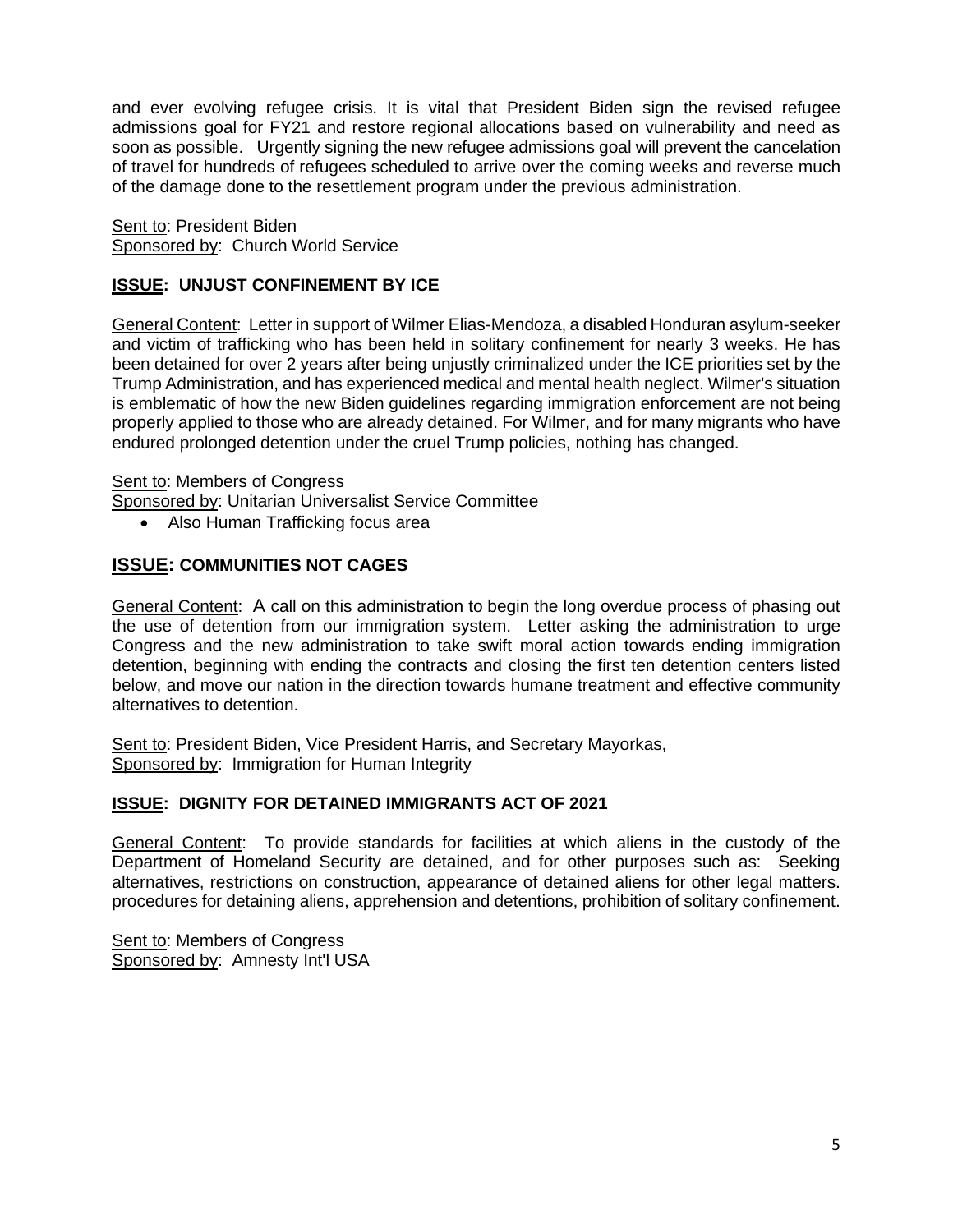## **ISSUE: PHASING OUT DETENTION**

General Content: Request to the Biden administration to begin the long overdue process of phasing out the use of detention from our immigration system in order to create communitybased alternatives to detention during their first 100 days in office.

Sent to: Biden Administration Sponsored by: Church World Service

## **ISSUE: REFUGEE ADMISSIONS GOAL**

General Content: Letter to President Biden urging that the administration promptly sign an updated refugee admissions goal for FY21 and lift the restrictive allocations currently in place. The revised FY21 refugee admissions goal of 62,500 and restore regional allocations based on vulnerability and need. Each day that passes without this signed executive action is another day that hundreds of particularly vulnerable refugees are forced to wait to be resettled. Urgently signing the new refugee admissions goal will honor President Biden's promise to protect refugee families - and reverse much of the damage done to the resettlement program under the previous administration.

Sent to: President Biden Sponsored by: Refugee Council USA

#### **ISSUE: END DISENTANGLEMENT BETWEEN ICE AND LOCAL LAW ENFORCEMENT**

General Content: Letter petitioning to end three programs and practices by Immigration and Customs Enforcement (ICE) that harm our families and jeopardize community bonds: the 287(g) program, Secure Communities, and ICE detainers. Families should not have to live in fear that local officials meant to help them in emergencies could actually send them or a loved one to ICE to be deported. It's time to end ICE's use of state and local resources and our faith support will be important.

Sent to: Secretary Mayorkas Sponsored by: Faith in Public Life and the ACLU

## **NAC FOCUS AREA: POVERTY/FAMILIES**

#### **ISSUE: SUMMER MEALS ACT**

General Content: Key provisions of the Summer Meals Act include: improve the area eligibility test by lowering it from 50 percent to 40 percent to allow more low-income communities to provide summer meals; allow nonprofit and local government agencies to provide meals year-round through the Summer Food Service Program; allow all sites to serve three meals; and provide grant funding to support efforts to reach underserved areas.

Sent to: Members of Congress Sponsored by: Food Research and Action Center (FRAC)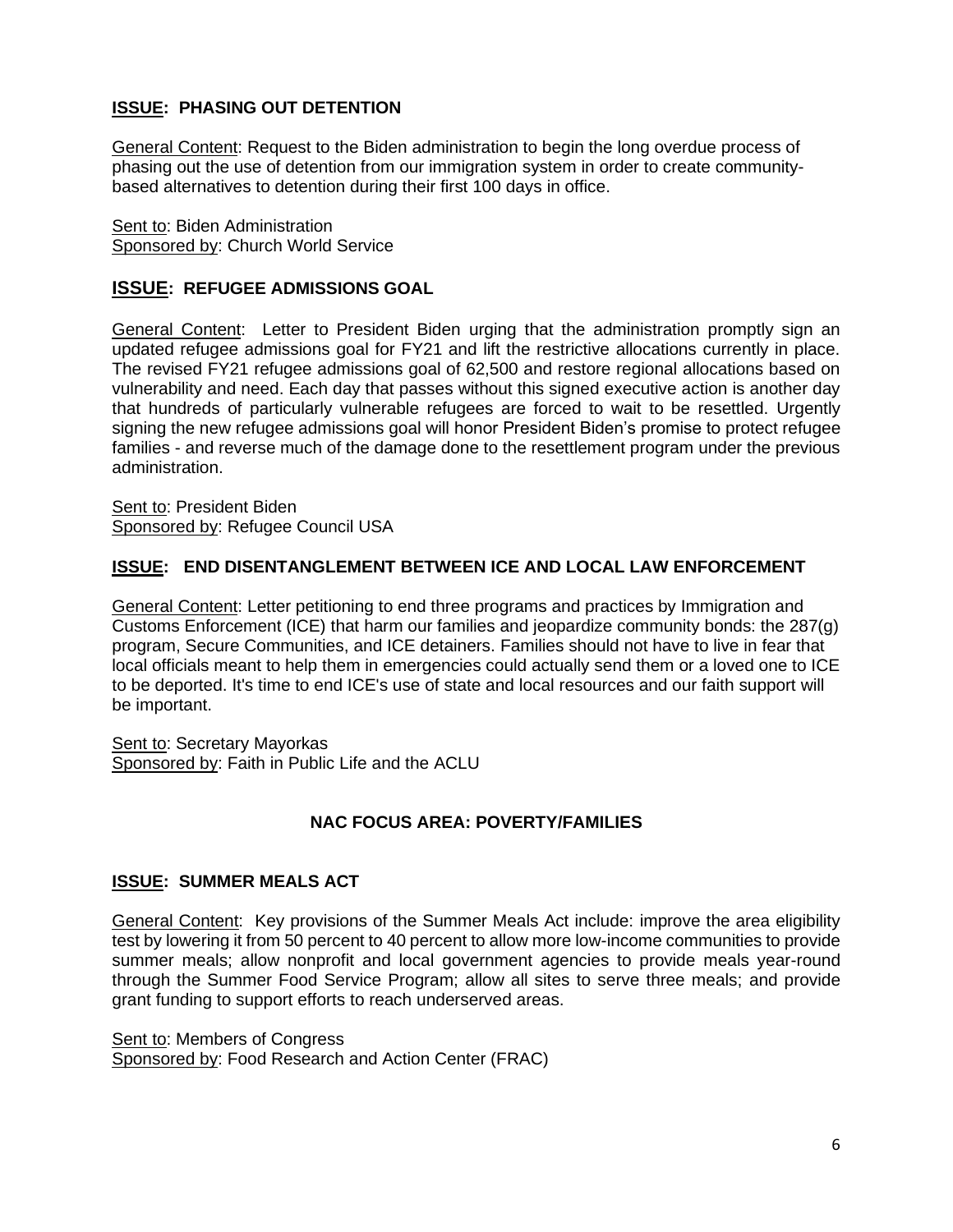## **ISSUE: CONGRESSIONAL REVIEW ACT**

General Content: Letter to Congress urging them to support the Congressional Review Act that challenges the OCC's final rule, "National Banks and Federal Savings Associations as Lenders," which will unleash predatory lending in all fifty states. It will eviscerate the power of state interest rate caps and rid state regulators of the single most effective tool to protect consumers from predatory lending.

Sent to: Members of Congress Sponsored by: National Consumer Law Center

## **ISSUE: EVERY CHILD DESERVES A FAMILY ACT**

General Content: Together, we can help increase the access of all children to affirming, loving and stable homes. Currently, LGBTQ+ parents are four times more likely to have our children removed by the state, simply due to discrimination. And, one in three foster children identify as LGBTQ+, but have much worse experience in care, with fewer family placements and higher rates of residential facility placement, homelessness, being trafficked, and aging out of care without a family. Civil rights icon John Lewis was the lead sponsor of the Act for eight years.

Sent to: Members of Congress Sponsored by: NETWORK

#### **ISSUE: MAKE THE CTC EXPANSIONS PERMANENT AND REACHING ALL KIDS IN NEED**

General Content: In a letter to the Administration is urged to include critical improvements and reforms to expand it to all children who need it and to ensure that the money follows the child to create a true, direct child allowance program. This is a public investment deeply connected to racial justice, child and family well-being, and families and children living in poverty and hard to reach populations.

Sent to: President Biden and Secretary Yellen Sponsored by: Children's Defense Fund (CDF) and the Center for the Study of Social Policy (CSSP)

#### **NAC FOCUS AREA: RACISM**

#### **ISSUE: JUSTICE IN POLICING ACT OF 2020**

General Content: This bill is a revision to one that NAC/RGS signed on to previously. It addresses a wide range of policies and issues regarding policing practices and law enforcement accountability. It includes measures to increase accountability for law enforcement misconduct, to enhance transparency and data collection, and to eliminate discriminatory policing practices. The bill also creates a national registry—the National Police Misconduct Registry—to compile data on complaints and records of police misconduct.

It establishes a framework to prohibit racial profiling.

Sent to: House of Representatives

Sponsored by: House Democratic Caucus, Chairman Hakeem Jeffries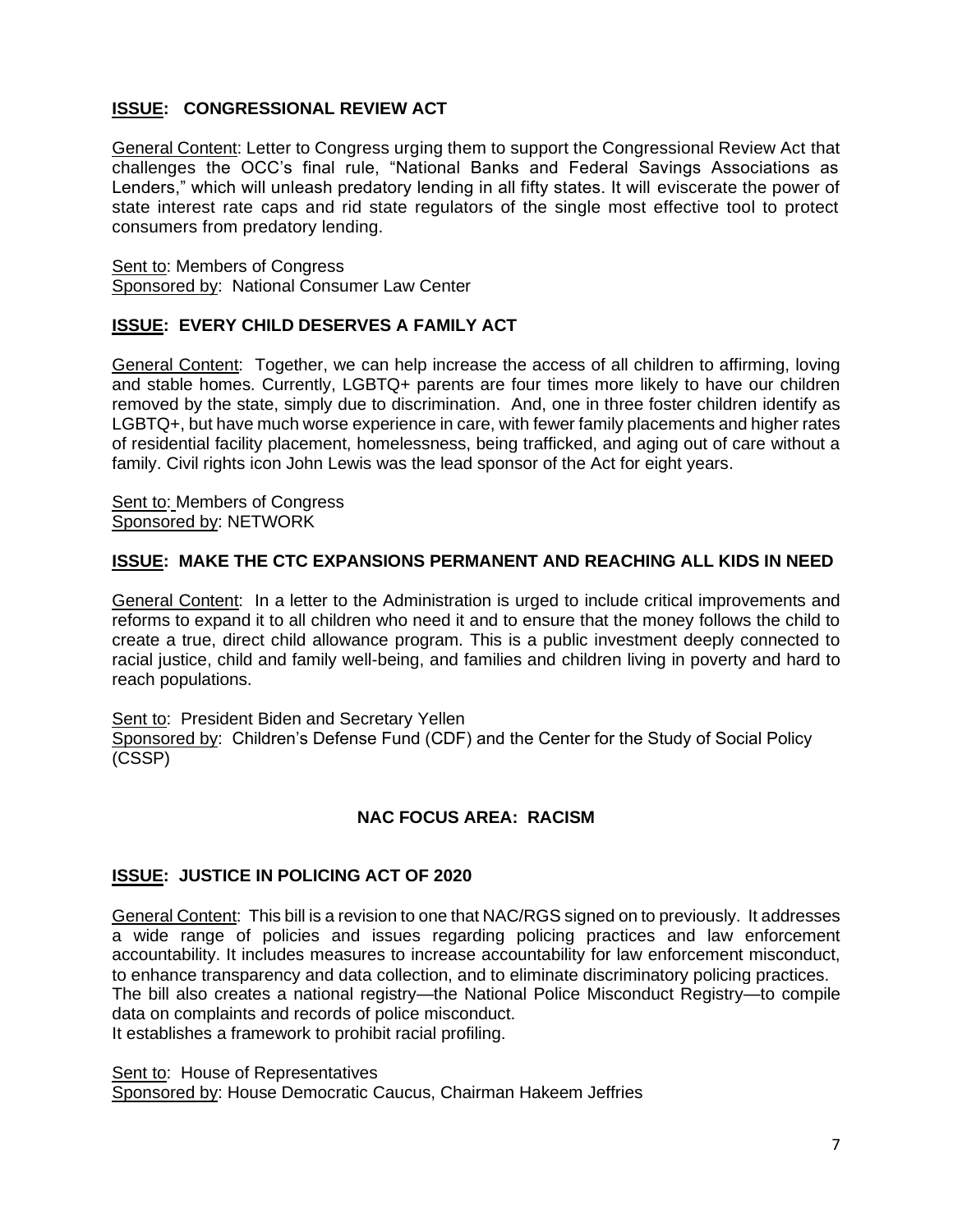## **ISSUE: FOR THE PEOPLE ACT (H.R.1)**

General Content: Faith -based advocates and congregations strive for policies that diminish inequality, support the most vulnerable, nurture human potential, root out systemic racism, and protect the health and well-being of all members of our society and of creation. A broken democracy has clear and detrimental impacts on the issues important to us. The democratic systems that underlie our advocacy no longer seem capable of contending with the big problems facing our country, our communities, and our congregations.

Sent to: Members of the House of Representatives Sponsored by: NETWORK

## **ISSUE: NO BAN ACT**

General Content: The No Ban Act would: 1) Require the executive branch to meet a more stringent and reasonable standard before issuing future bans. Under current law, the executive branch claims the authority to bar the entry of large groups of people, including entire nationalities, without effective accountability or regard for the policies codified in other parts of the Immigration and Nationality Act. Rather than continue to use this dangerously overbroad standard, the NO BAN Act would require the executive branch to meet a standard based on "specific and credible facts" that any suspension of or restriction from entry must be connected to "specific acts" that have actually occurred. Furthermore, the bill requires that any such suspension or restriction meet a compelling government interest and that the government use the least restrictive means in doing so. 2) Establish a system of checks and balances whereby Congress would be routinely notified and briefed on the status, implementation, and constitutional and legislative authority of executive branch actions. 3) Expand the non-discrimination provision of the INA by prohibiting discrimination based on religion. This bill is a significant step forward for Muslim and African communities and others who could be targeted and discriminated against in the future.

Sent to: Speaker Pelosi and Majority Leader Hoyer Sponsored by: National Immigration Law Center

• Also: Immigration Focus Area

#### **NAC FOCUS AREA: U.S. POLICIES THAT AFFECT GOOD SHEPHERD MISSION IN OTHER COUNTRIES**

#### **ISSUE: FY 22 PROPOSED PENTAGON BUDGET CUTS**

General Content: bipartisan letter/ identifying approximately \$80 billion in savings from the Pentagon budget in the next fiscal year. The letter is addressed to Congress and CCd to Deputy Secretary of Defense Kathleen Hicks as the Biden admin is finalizing its first budget, Hicks is leading DOD in a [priority-setting exercise,](https://linkprotect.cudasvc.com/url?a=https%3a%2f%2fbreakingdefense.com%2f2021%2f02%2fexclusive-hicks-memo-sets-2022-budget-priorities%2f&c=E,1,wjL8o1fX7JVI5rU22B5RC-E2AbBHwN1xZASYwtgxaE61x0sykBfWpovogK1ipUptcPIz0p1hqkicNDL4xk3pU0rmCNqeCBu6ZwM8gk_dJTmoEJbTCn7E&typo=1) Experts in are hoping to expand the political space/pressure for Congress and the Administration to lower Pentagon spending.

Sent to: Members of Congress and CCd to Deputy Sec Def Kathleen Hicks Sponsored by: People over Pentagon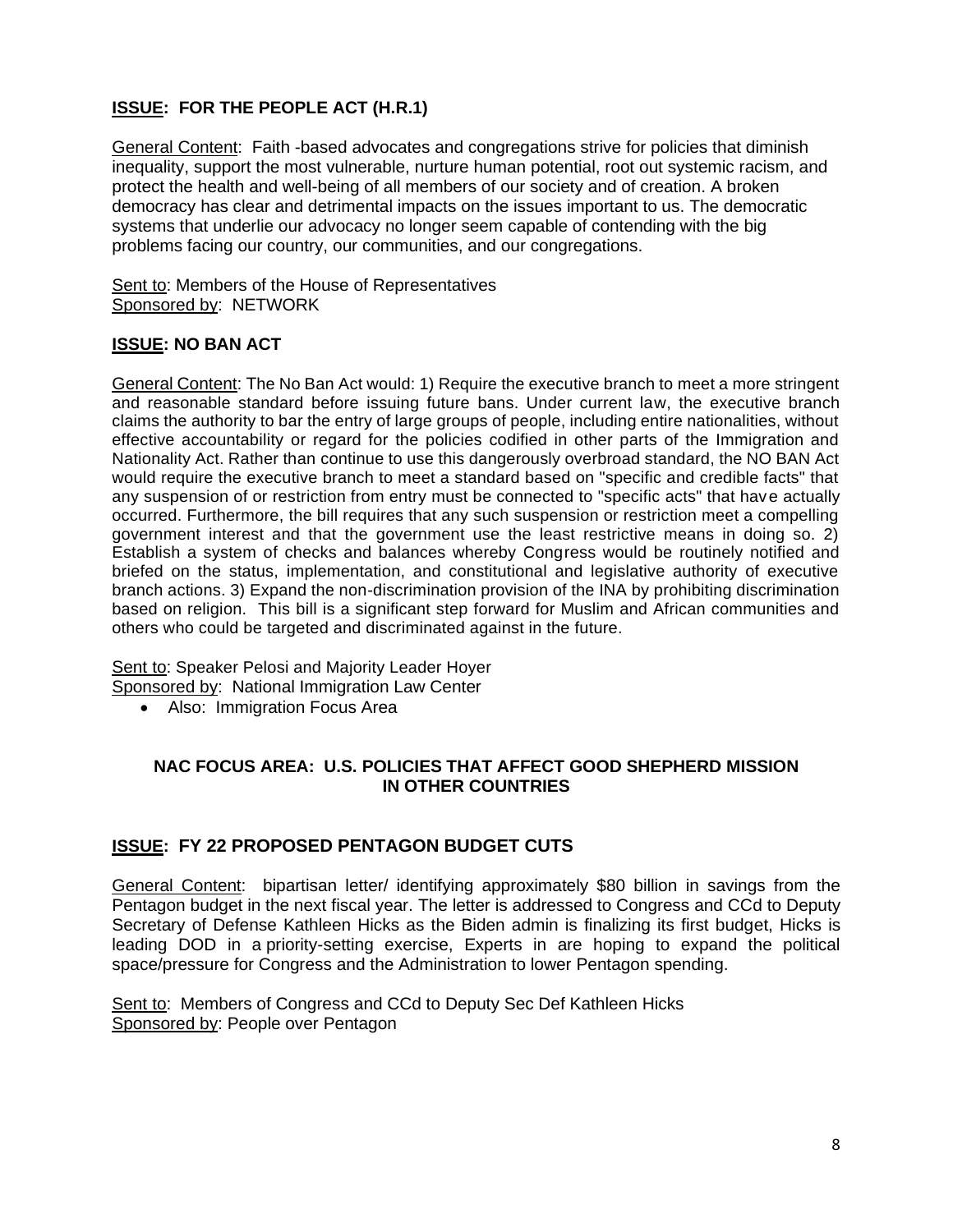## **NAC FOCUS AREA: VIOLENCE**

#### **ISSUE: TO PREVENT AND REDUCE VIOLENT CONFLICT AND BUILD PEACE IN THE UNITED STATES**

General Content: Request for the allocation of dedicated and robust funding to reduce and prevent violent conflict, rebuild our democratic institutions, and build sustainable peace. Proliferation of misinformation, systemic injustice, and economic inequality exacerbated by the global pandemic are driving the grievances and conflict in the United States. Recommended amounts and usage: \$40 million in terrorism prevention grants; allocating \$10 million for research and pilot programs to support trauma and mental health program linked to the commission of violent extremism; \$40 million for Community Relations Services; \$31 million per year for five years to support a pilot program within the Department of Justice modeled upon the U.S. Agency for International Development's acclaimed "people to people reconciliation program.;" \$10 million for this research and pilot programming aimed at understanding the impact of policing on communities, changing police culture and community-based education around policing.

Sent to: Members of the House and Senate Committees on Appropriations Sponsored by: Alliance for Peacebuilding

#### **ISSUE: MILITARY STRIKE IN IRAN**

General Content: In response to the recent strike in Iran by the US military in which 22 people were killed, a letter was sent by faith groups to President Biden. "As people of faith, we have a deep sense of the sacred dignity of all people. We also have a clear conviction of our sacred call as human beings to seek all possible creative, nonviolent approaches to transform conflict and meet the needs for accountability." The need for a broader more adequate moral analysis to determine strategy and action in such situations was demanded. "It is not a coincidence that our Black, indigenous and people of color community in the U.S. suffers from this retributive focus in our criminal justice system, and that people in the Middle East, particularly Iran and Syria, have been consistently suffering from these retributive acts of human destruction. Our habits, policies, and institutions of systemic racism are a notable aspect of this reality. With your Administration's commitment to addressing racial justice and equity, we ask you to apply that in foreign policy as well and shift away from these patterns."

#### Sent to: President Biden

Sponsored by: Justice and Peace Studies at Georgetown University

• Also: Racism, and U.S. Policies that affect other countries focuses

#### **ISSUE: STOP MILITARIZING LAW ENFORCEMENT ACT OF 2021**

General Content: The Stop Militarizing Law Enforcement language would preserve the important distinction between our military and our police by ending transfers of certain destructive and aggressive military equipment to local law enforcement. This text is the very same language included in the George Floyd Justice in Policing Act of 2020 and 2021, excepting a small technical change to conform to the codification of the FY21 NDAA.

Decades of militarization of our police forces have led to our local police looking more like an occupying army than a community-based regulatory arm of state and local governments. The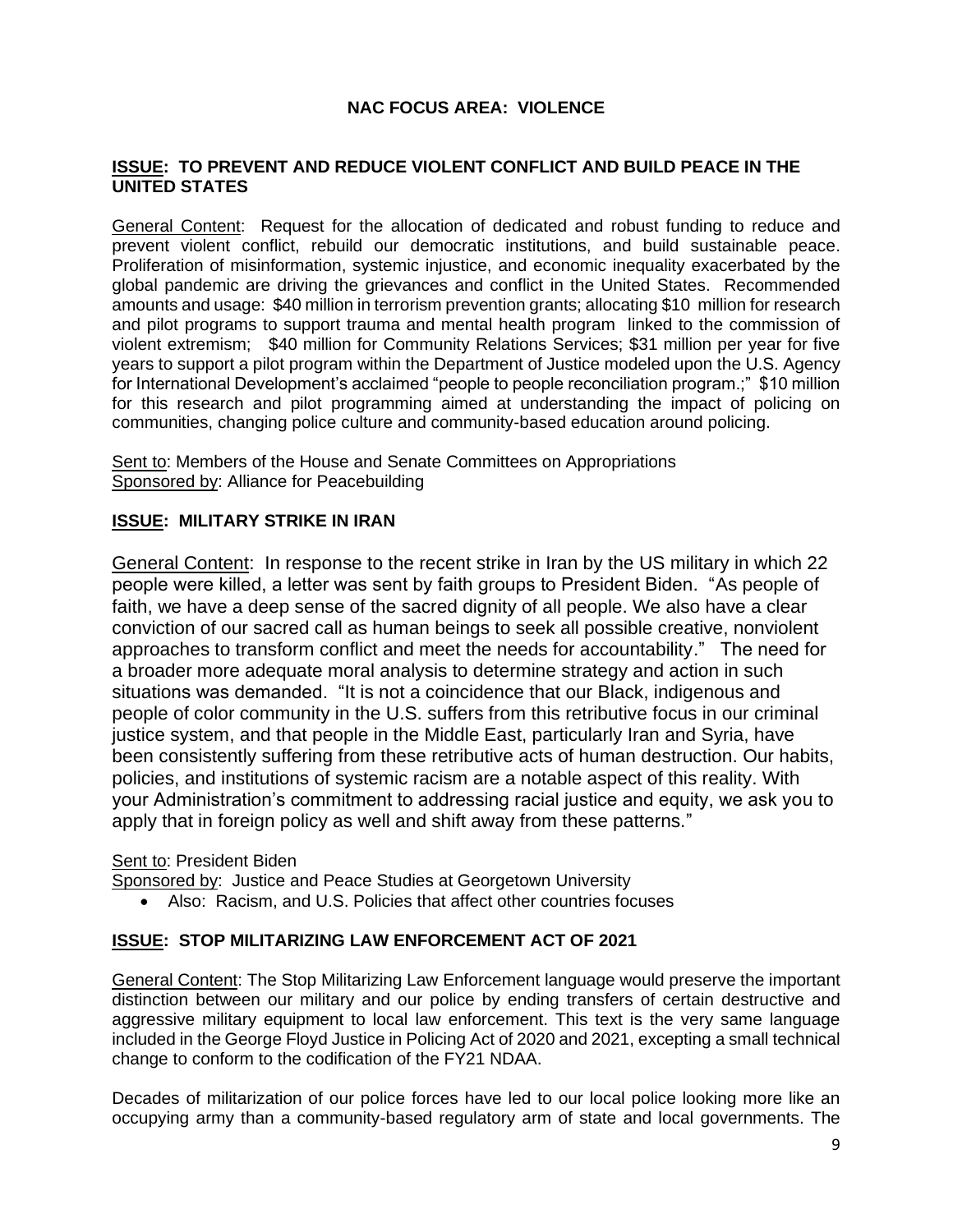images from the civil rights demonstrations last summer show irrefutable proof of our police forces' increasing aggression and brutality – images of local police in military formations, with militarystyle weaponry trained on citizens exercising their constitutional rights. While this is a multilayered issue, the Stop Militarizing Law Enforcement Act language goes a long way in demilitarizing our police forces while not sacrificing the safety of our communities.

Sent to: Members of the House for affirmation to send to President Biden Sponsored by: Rep. Henry C. "Hank" Johnson, Jr.

## **NAC FOCUS AREA: OTHER RELATED CONCERNS**

#### **ISSUE: NO TAX BREAKS FOR OUTSOURCING ACT**

General Content: The act includes: The No Tax Breaks for Outsourcing Act (NTBOA) would ensure that U.S. multinational companies pay at least the U.S. statutory rate on income in every country in which they operate. In doing so, the NTBOA is expected to raise [at least](https://papers.ssrn.com/sol3/papers.cfm?abstract_id=3736287) [\\$770](https://papers.ssrn.com/sol3/papers.cfm?abstract_id=3736287)  [billion](https://papers.ssrn.com/sol3/papers.cfm?abstract_id=3736287) in taxes over the next ten years.

#### Sent to: House of Representatives

Sponsored by: The FACT Coalition, Americans for Tax Fairness, the AFL-CIO, Oxfam America, and Public Citizen

#### **ISSUE: [PROTECTING THE RIGHT TO ORGANIZE \(PRO\) ACT](https://edlabor.house.gov/media/press-releases/top-democrats-introduce-bill-to-protect-workers-right-to-organize-and-make-our-economy-work-for-everyone)**

General Content: The [Protecting the Right to Organize \(PRO\) Act.](https://edlabor.house.gov/media/press-releases/top-democrats-introduce-bill-to-protect-workers-right-to-organize-and-make-our-economy-work-for-everyone) The PRO Act would go a long way toward restoring workers' right to organize and bargain collectively by streamlining the process for forming a union, ensuring that new unions are able to negotiate a first collective bargaining agreement, and holding employers accountable when they violate workers' rights.

Sent to: Members of Congress Sponsored by: Economic Policy Institute and National Employment Law Project

#### **ISSUE: HUMAN RIGHTS - MYANMAR**

General Content: The letter was initiated by the Women's Peace Network an organization in Myanmar which seeks to "…protect the rights, enhance the status, and increase the inclusion of marginalized women, youth, and communities in the Rakhine state and across Myanmar, so that they can live peacefully and prosperously."

Sent to: UN Security Council - Commission on the Status of Women Sponsored by: Congregation of St. Joseph

#### **ISSUE: OFFICE OF FAITH-BASED ENGAGEMENT IN THE DEPARTMENT OF DEFENSE**.

General Content: The proposed office would be tasked with facilitating engagement with faith leaders and communities from the US and globally to offer input and moral reflection focused on DOD policy, strategy, programs, and training from perspectives outside the chain of command. Such exchange would benefit all parties and improve the methods of defense. The office would do this by allowing key decision-makers within the Department of Defense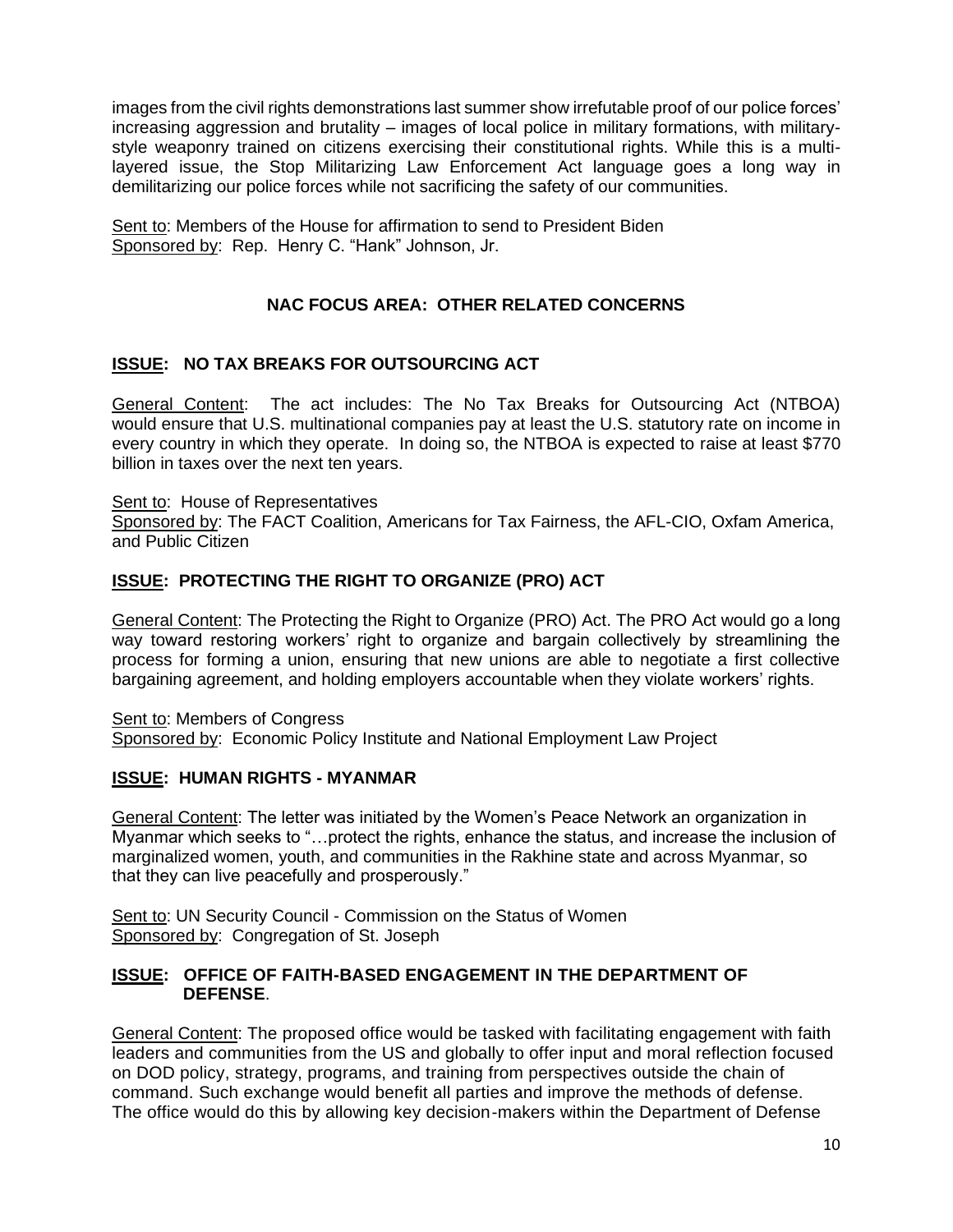to connect to faith leaders; exchange information about relevant meetings, events, and conferences; as well as offer a point of contact with other faith-based offices such as State, USAID, and the White House.

Sent to: White House Office of Faith-Based Partnerships, Ms. Melissa Rogers, Ex Dir, and Mr. Josh Dickson, Deputy Director Sponsored by: Columban Center for Advocacy and Outreach

## **ISSUE: 1033 REPEAL BILL (DEMILITARIZING LOCAL LAW ENFORCEMENT ACT)**

General Content: Support for reintroducing a bill to end the Pentagon's 1033 Program and helping to build support for it. The bill would repeal the military surplus program.

Sent to: House of Representatives through the office of Rep. Velasquez who designed the bill. Sponsored by: Rep. Velasquez

#### **ISSUE: HOLD MYANMAR MILITARY ACCOUNTABLE FOR VIOLENCE AGAINST WOMEN**

General Content: Letter urging the UN Security Council to hold the Myanmar military and security forces accountable by adopting a resolution to 1. Refer the situation of Myanmar to the International Criminal Court in order hold the Myanmar military and security forces accountable for committing crimes, including rape and sexual violence, under international law. 2. Dispatch a monitoring and mediation body to Myanmar in response to the Myanmar military and security forces' increasing use of violence against peaceful protesters, including women. 3. Impose targeted economic sanctions and financial penalties and restrictions on the junta leadership and businesses that are owned and controlled by the Myanmar military. 4. Impose a comprehensive and global arms embargo on Myanmar.

Sent to: President and Members of the United Nations (UN) Security Council Sponsored by: Women's Peace Network

## **STATEMENTS**

#### **Joint Statements with other Advocacy Organizations:**

#### **DEMOCRACY IN MYANMAR**

U.S. Catholic Organizations Raise Our Voices for Democracy in Myanmar. We, the undersigned national Catholic organizations in the United States, stand in solidarity with the people of Myanmar in their fervent hope for democracy and peace. We call on President Biden and Congress to hear their cry and issue targeted sanctions against businesses owned by the military and work with other countries to impose a global arms embargo to support the nonviolent resistance to the military coup.

'As Catholic sisters, brothers, priests, and laity in the United States, we join our voices as well to the Sisters of the Good Shepherd, who have members in Myanmar."

Coordinated by: Maryknoll Office for Global Concerns